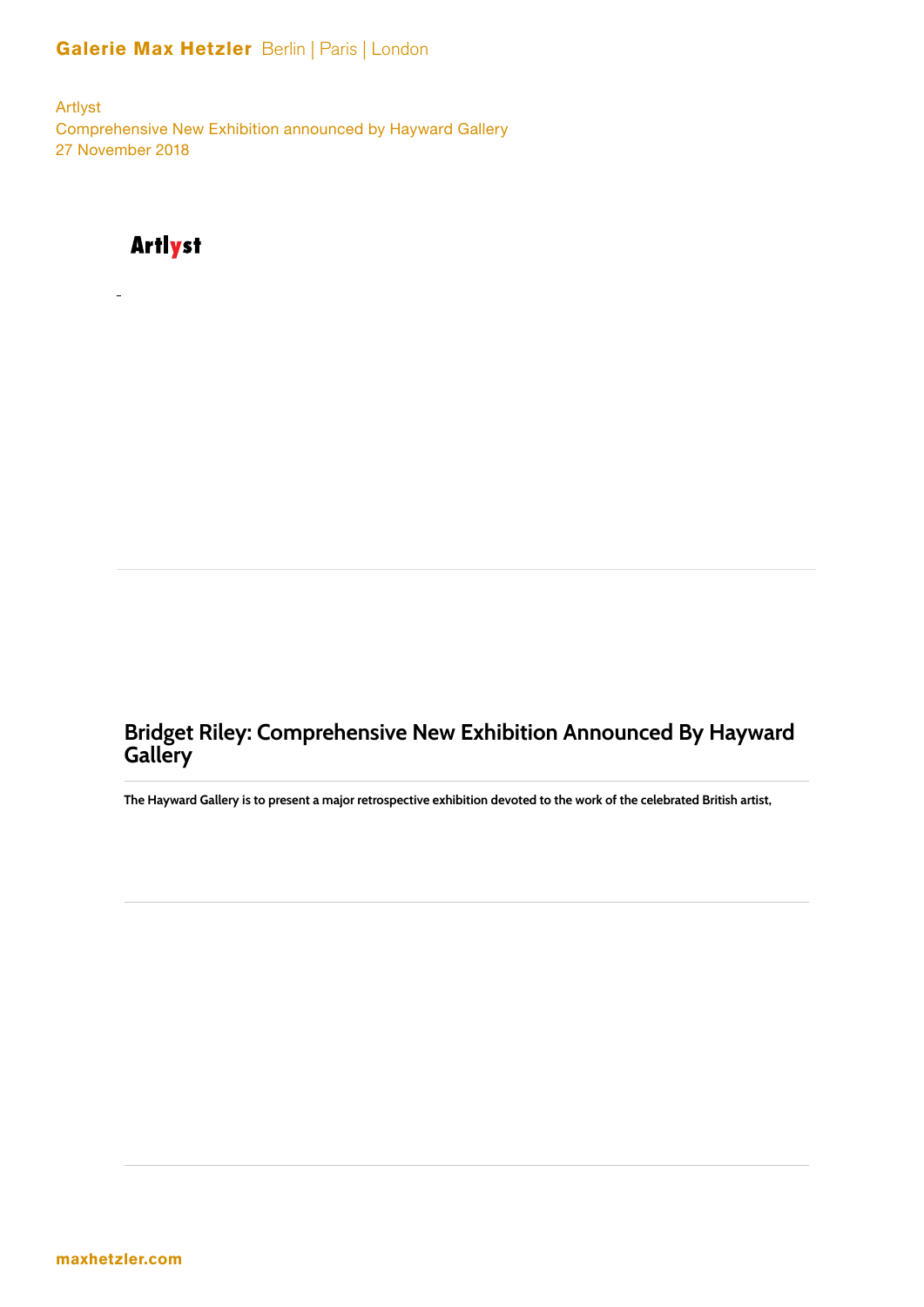#### Galerie Max Hetzler Berlin | Paris | London

#### Artlyst Comprehensive New Exhibition announced by Hayward Gallery 27 November 2018

**Bridget Riley, in October 2019. The National Galleries of Scotland organised this exhibition in partnership with the Hayward Gallery and close collaboration with the artist. Opening in October 2019, this comprehensive exhibition will be the first museum survey of Riley's work to be held in the UK for 16 years. The exhibition will place particular emphasis on the origins of Riley's perceptual paintings and will trace pivotal, decisive moments in her acclaimed career. It will feature early representational paintings, iconic black-and-white paintings of the 1960s, expansive canvases in colour, recent wall paintings as well as studies and preparatory material. Alongside her best-known canvases, the exhibition will also include the only three-dimensional work that the artist ever realised, Continuum (1963), as well as new wall paintings made especially for the Hayward Gallery. Spanning 70 years of Riley's work, the exhibition will offer visitors an unparalleled opportunity to experience powerful and engaging works by one of the most important artists of our time.** 

### Bridget Riley's long association with the Hayward stretches over four previous exhibitions – Ralph Rugoff, **Director**

shows by both emerging and established artists and dynamic group exhibitions. They include those by Bridget Riley, Martin Creed, Antony Gormley, Tracey Emin, Andy Warhol, Ed Ruscha, Jeremy Deller, Anish Kapoor, René Magritte, Francis Bacon and David Shrigley, as well as influential group exhibitions such as Africa Remix, Light Show, Psycho Buildings and most recently Space Shifters. Opened by Her Majesty, The Queen in July 1968, the gallery is one of the few remaining buildings of its style. The Brutalist architecture designed by a group of young architects, including Dennis Crompton, Warren Chalk and Ron Herron and is named after Sir Isaac Hayward, a former leader of the London County Council.

Ralph Rugoff, Director, Hayward Gallery said: "The Hayward Gallery programme for 2019 features major exhibitions by two of the most important and pioneering artists of the postwar era: Diane Arbus in February and in October Bridget Riley, whose long association with the Hayward stretches over four previous exhibitions, including the first UK survey of her work in 1971.

The Hayward Gallery, part of Southbank Centre, has a long history of presenting work by the world's most adventurous and innovative artists including major solo



Bridget Riley David Zwirner Photo © Artlyst 2018

#### Bridget Riley is one of the most

significant artists working today, dedication to the interaction of form and colour has led to a continued exploration of perception. From the early 1960s, she has used elementary shapes such as lines, circles, curves, and squares to create visual experiences that actively engage the viewer, at times triggering optical sensations of vibration and movement. Her earliest black-and-white compositions offer impressions of several other pigments while ensuring, multi-chromatic works present colour as an active component. Although abstract, her practice is closely linked with nature, which she understands to be "the dynamism of visual forces—an event rather than an appearance."

 Bridget Riley was born in 1931 in London, where she attended Goldsmiths College from 1949 to 1952 and the Royal College of Art from 1952 to 1955. Riley's first solo exhibitions were held at Gallery One, London in 1962 and 1963, followed by two